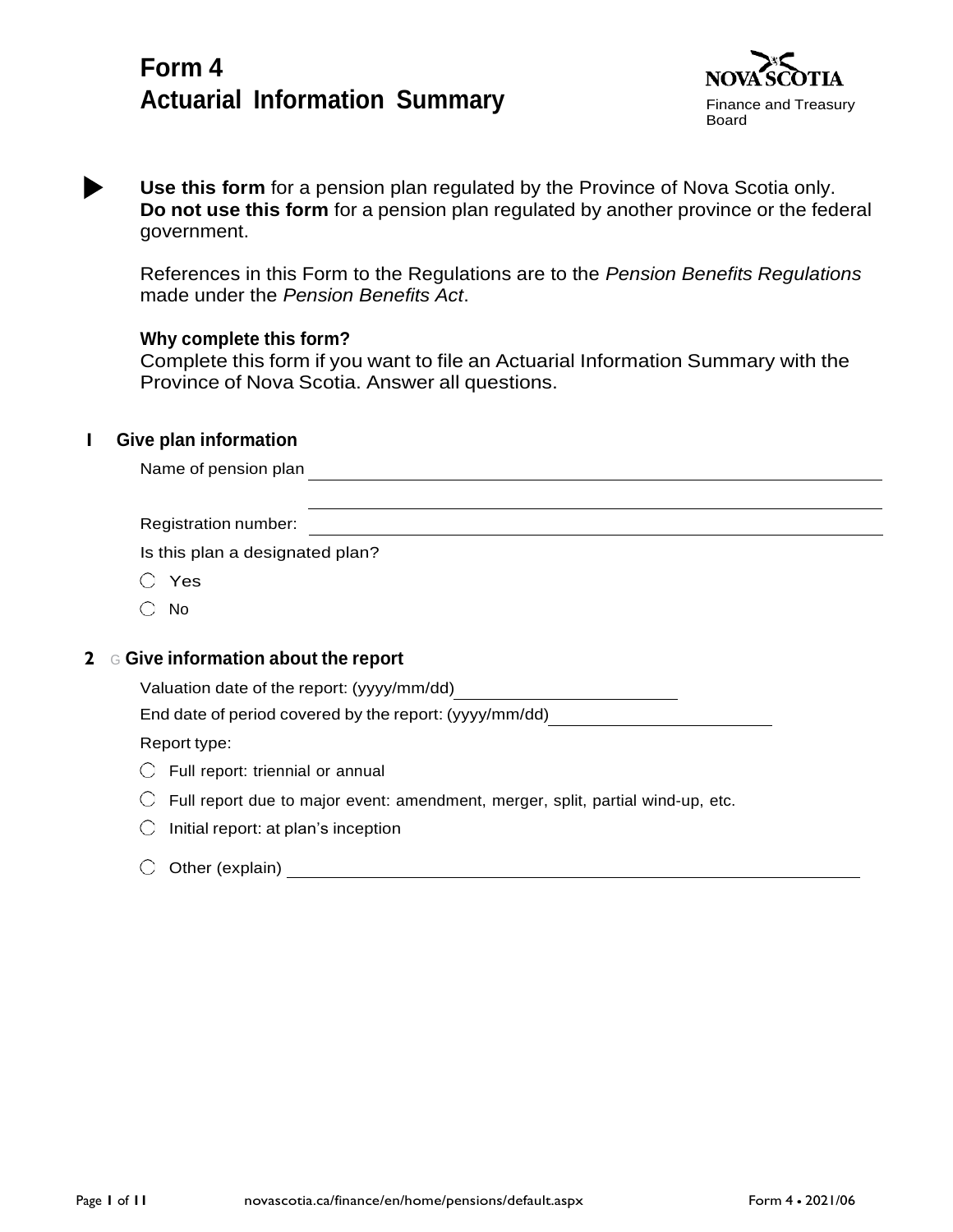# **3 Give going concern results**

# **3A Defined benefit provision** – normal cost: prior to the application of any credits or surplus:

|                                                                      | <b>Employer contributions</b> | Member contributions |
|----------------------------------------------------------------------|-------------------------------|----------------------|
| Normal cost for first year of period<br>covered by the report        | \$                            | \$                   |
| Rule for calculation of normal cost for period covered by the report |                               |                      |
| Total as percentage of member contributions                          | %                             | N/A                  |
| Total as percentage of payroll                                       | $\%$                          | %                    |
| Other: describe                                                      |                               |                      |

# **3B Defined contribution provision** – normal cost for the first year of the period covered by the report

|                                                                      | <b>Employer contributions</b> | Member contributions |
|----------------------------------------------------------------------|-------------------------------|----------------------|
| Normal cost for first year of period<br>covered by the report        | \$                            | \$                   |
| Rule for calculation of normal cost for period covered by the report |                               |                      |
| Total as percentage of member contributions                          | %                             | N/A                  |
| Total as percentage of payroll                                       | %                             | %                    |
| Other: describe                                                      |                               |                      |

# **3C Additional information for multi-employer pension plans (MEPPs)**

| Normal cost                                 | \$<br>/hour |
|---------------------------------------------|-------------|
| Surplus used to offset normal cost          | \$<br>/hour |
| Unfunded liability payments                 | \$<br>/hour |
| Solvency deficiency payments                | \$<br>/hour |
| Contingency reserve (shortfall)             | \$<br>/hour |
| <b>Negotiated contribution rate - total</b> | \$<br>/hour |

### Average annual hours of work assumption per member:

Total annual hours of work assumption: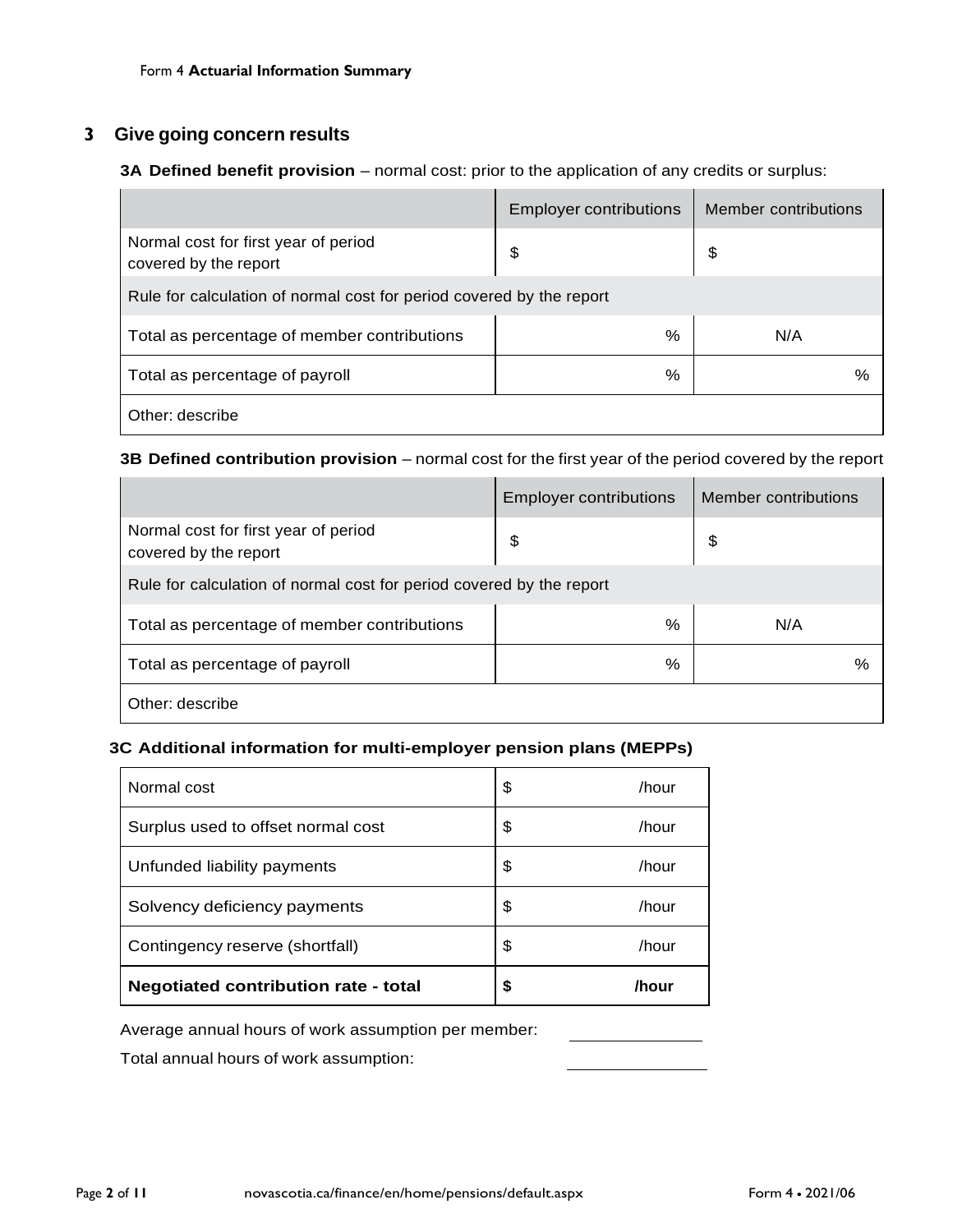### **3D Membership data at the valuation report date**

|                                                         | Number of members | Average<br>age |
|---------------------------------------------------------|-------------------|----------------|
| Active: include anyone accruing benefits                |                   |                |
| Deferred members                                        |                   |                |
| Suspended members                                       |                   |                |
| Members receiving disability pensions                   |                   |                |
| Retired members and beneficiaries<br>receiving benefits |                   |                |
| Total covered plan members                              |                   | N/A            |

### **3E Balance Sheet Information**

| Liabilities by membership group                                               |    |
|-------------------------------------------------------------------------------|----|
| Active members: include anyone accruing benefits                              | \$ |
| Deferred members                                                              | \$ |
| Suspended members                                                             | \$ |
| Members receiving disability pensions                                         | \$ |
| Retired members and beneficiaries receiving benefits                          | \$ |
| <b>Total going concern liabilities</b>                                        | \$ |
| Provision for Adverse Deviations (PfAD) Amount*                               | \$ |
| Previous year credit balance                                                  | \$ |
| <b>Going concern assets</b>                                                   | \$ |
| Going concern surplus (unfunded liability)                                    | \$ |
| Market value of assets: including adjustments for payables and<br>receivables | \$ |

\***Amount equal to the provision for adverse deviations (PfAD) (PfAD x going concern liabilities)** 

**PfAD** [0.05 (or 0 if solvency exempt) + value of B (per Section 12D, Regulations)\*]: \_\_\_\_\_\_\_\_\_\_\_\_\_

**Value of "B"** (Section 12D, Regulations, using Combined Target Asset Allocation for Non-Fixed Income Assets from Section 12C, Regulations):

**Combined Target Asset Allocation for Non-Fixed Income Assets** (Section 12C, Regulations):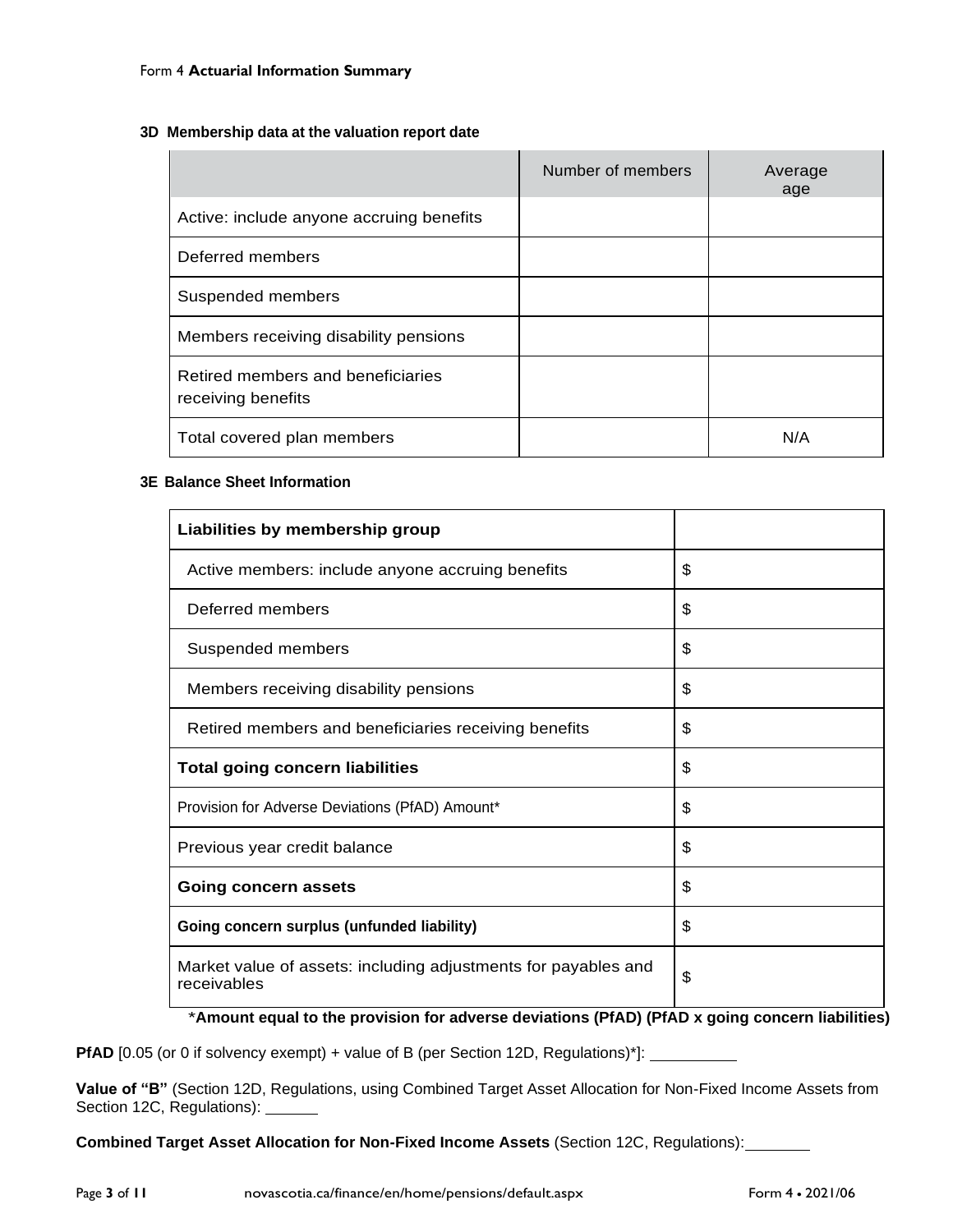Explain how any excess assets will be used, for example, to offset current service contributions or contributions under a defined contribution provision of the plan:

# **3F Unfunded liabilities existing at the valuation report date**

| Original date<br>established<br>(yyyy/mm/dd) | Remaining balance | Annual payment | Amortization end<br>(yyyy/mm/dd) |
|----------------------------------------------|-------------------|----------------|----------------------------------|
|                                              | \$                | \$             |                                  |
|                                              | \$                | \$             |                                  |
|                                              | \$                | \$             |                                  |
|                                              | \$                | \$             |                                  |
|                                              | \$                | \$             |                                  |
|                                              | \$                | \$             |                                  |
| <b>Total</b>                                 | \$                | \$             |                                  |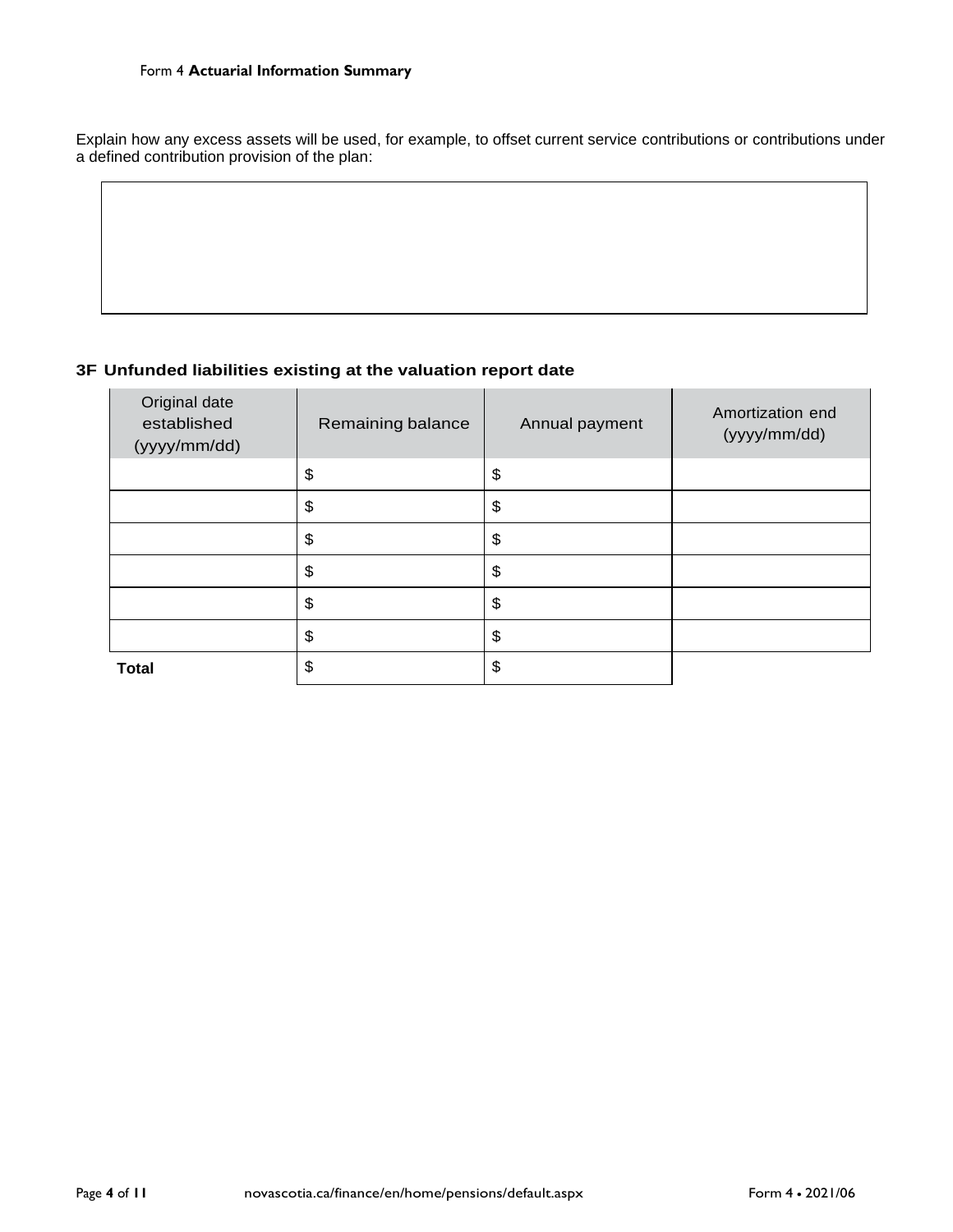| 3G Sources of gain and loss - do not complete for an initial report |  |  |
|---------------------------------------------------------------------|--|--|
|---------------------------------------------------------------------|--|--|

| Total surplus (unfunded liability) at last valuation report date              | \$ |
|-------------------------------------------------------------------------------|----|
| Gains/(losses) due to                                                         |    |
| Expected interest on surplus/(unfunded liability)                             | \$ |
| Investment return in excess of (less than) assumed                            | \$ |
| Required special payments as per previous valuation report                    | \$ |
| Special payments different than required                                      | \$ |
| Current service contributions different than required                         | \$ |
| Demographic activity different than assumed                                   | \$ |
| Plan amendments                                                               | \$ |
| Changes to economic assumptions: detail must appear in valuation<br>report    | \$ |
| Changes to demographic assumptions: detail must appear in valuation<br>report | \$ |
| Other: describe                                                               | \$ |
| Other: describe                                                               | \$ |
| Other: describe                                                               | \$ |
| Total surplus (unfunded liability) at the valuation report date               | \$ |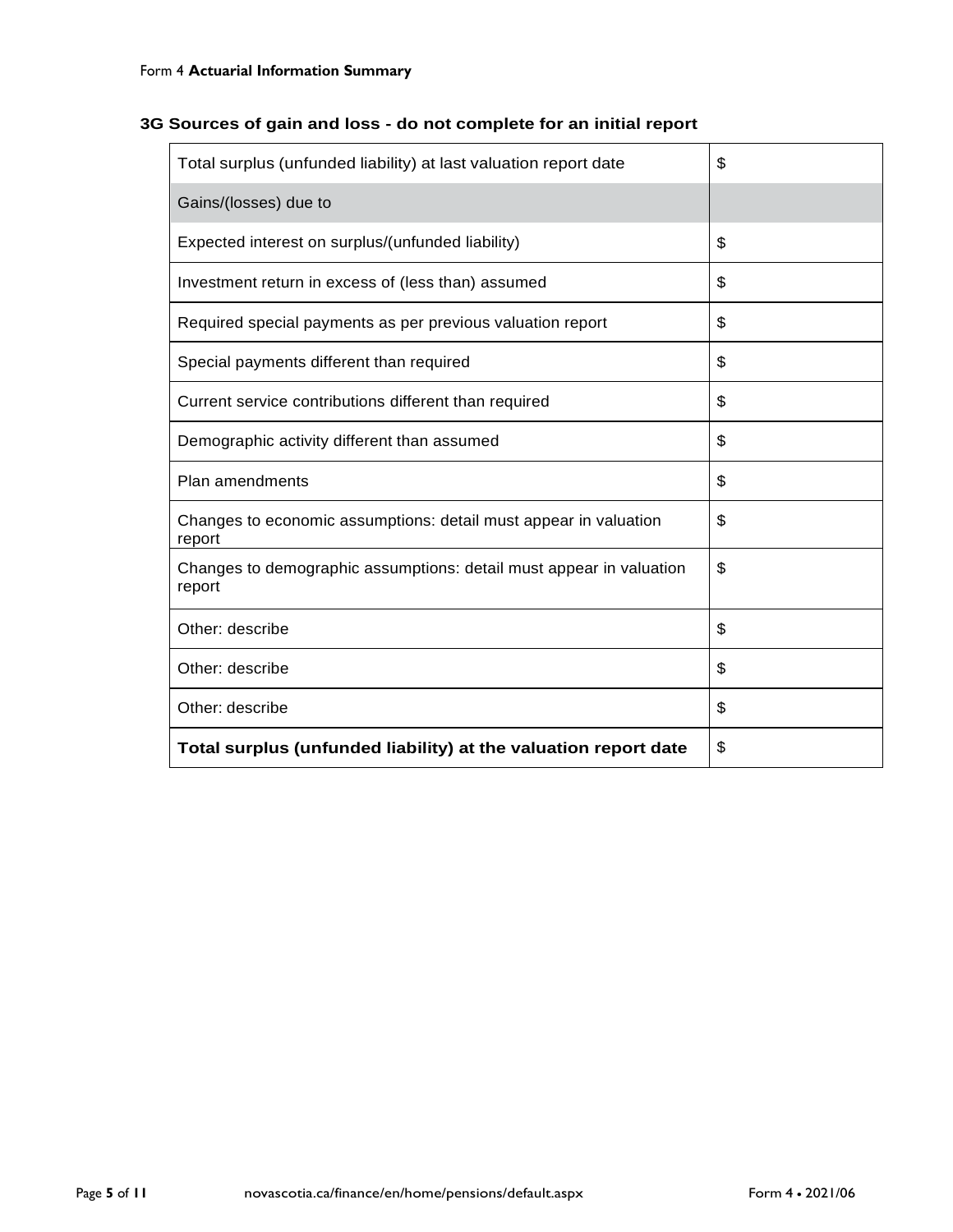### **3H Actuarial methods and assumptions**

#### **Utilized value of assets**

- $\bigcirc$  Market value: adjusted for payables/receivables
- $\bigcirc$  Adjusted/average market value: includes smoothing
- $\bigcirc$  Book value
- $\bigcirc$  Adjusted book value
- $\bigcirc$  Blend of book and market values
- Other: specify

# **Liability valuation method used to determine going concern liabilities and normal cost**

- $\bigcirc$  Unit credit: accrued benefit, projected, etc.
- $\bigcirc$  Individual level premium
- $\bigcirc$  Entry age normal
- $\bigcirc$  Attained age
- Aggregate
- $\bigcirc$  Other: specify

#### **Mortality table**

- $\bigcirc$  GAM 94: with or without adjustments
- $\bigcirc$  GAR 94: GAM with a projection table, with or without adjustments
- $\bigcirc$  UP 94: GAM 94 without margins, with or without adjustments
- $\bigcirc$  GAM 83: adjusted
- $\bigcirc$  GAM 83: not adjusted
- $\circ$  CPM 2014
- $\circ$  CPM 2014Publ
- $O$  CPM 2014Priv
- Other: specify

| <b>Interest rate</b> before netting out any rate of indexation, used to determine going concern liabilities and |                   |        |   |
|-----------------------------------------------------------------------------------------------------------------|-------------------|--------|---|
| normal cost for active members:                                                                                 | $%$ for the first | vears. | % |
| thereafter.                                                                                                     |                   |        |   |

#### **Salary increase rates:**

| a. Inflation        | ℅ |
|---------------------|---|
| b. Productivity     | ℅ |
| c. Merit            | ℅ |
| Total $(a + b + c)$ | ℅ |

If merit is age or service related, indicate the average expected merit for membership as a whole.

YMPE escalation rate:  $\%$  Rate of CPI increase:  $\%$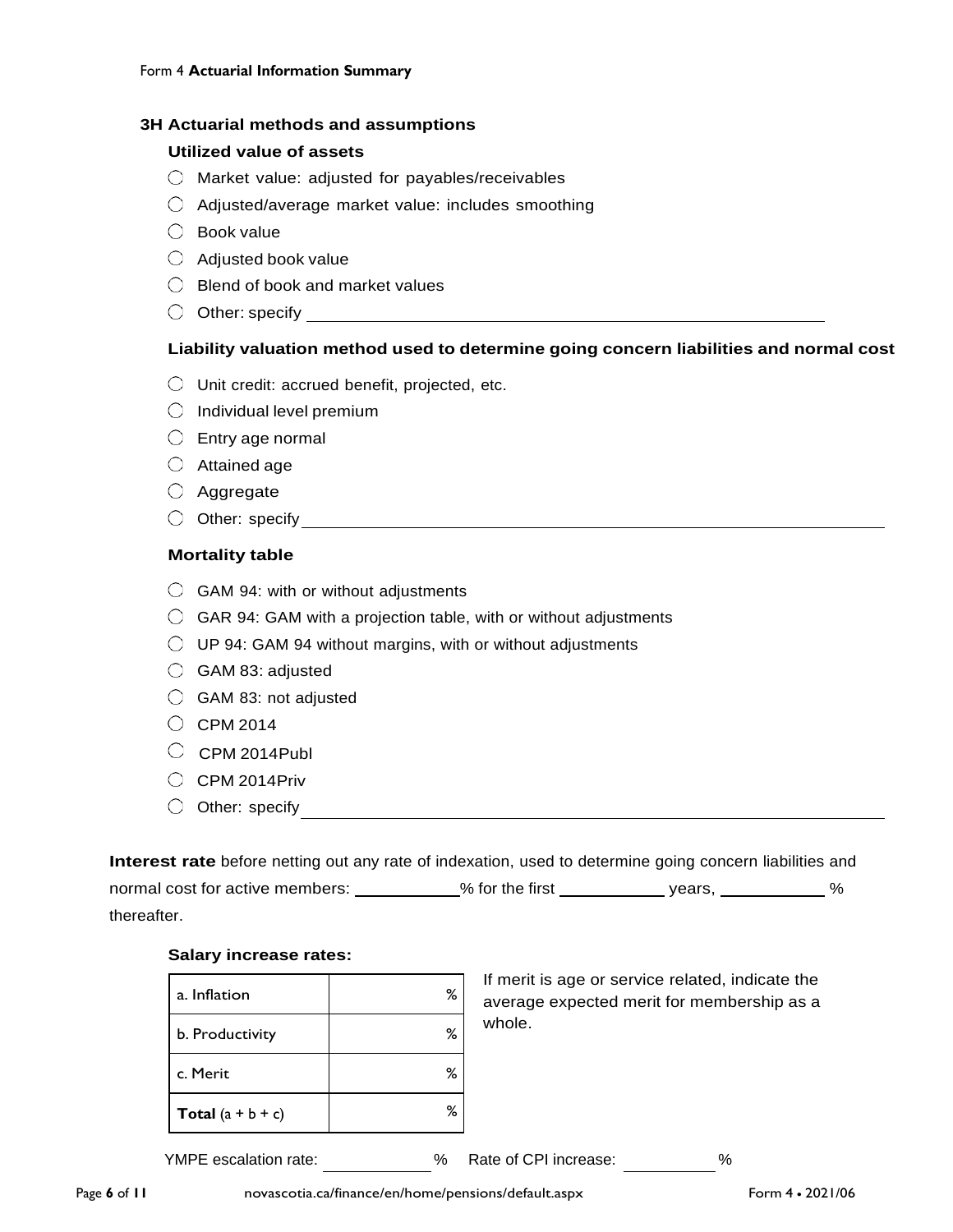**3I Post retirement indexing rate**: assumed annual rate of increases to pension benefits after pension

Commencement %

### **3J Were withdrawal table/rates used?**

- Yes
- No

### **3K Expense assumption**

- $\bigcirc$  None: employer pays all expenses
- $\bigcirc$  Implicit only: interest rate is net of all expenses
- Explicit only: specify dollar amount: \$
- $\bigcirc$  Combination of implicit and explicit: specify dollar amount for explicit portion: \$

### **3L Additional Information**

### **Are benefits under the pension plan provided by an annuity purchase?**

- $\bigcirc$  No
- Yes

### **If yes:**

a) Enter the total asset value of the buy-in annuities: <u>equal</u>

b) Enter the total liabilities related to the buy-in annuities: \_\_\_\_\_\_\_\_\_\_\_\_\_\_\_\_

c) Enter the total asset value of the non-discharged buy-out annuities: \_\_\_\_\_\_\_\_\_\_\_\_\_\_

- d) Enter the total liabilities related to the non-discharged buy-out annuities:
- e) Have any annuities been discharged under subsection 62(5) of the *Pension Benefits Act* since the last valuation date?
	- $\bigcirc$  No

# **If yes,**

i) How many annuity discharge transactions have been made since the last valuation

date?

ii) Enter the total premium of the buy-out annuities if the purchase was made since the last valuation date

iii) Enter the going-concern liabilities related to the annuity discharge at the time of

purchase

\_\_\_\_\_\_\_\_\_\_\_\_\_\_\_\_

 $\bigcap$  Yes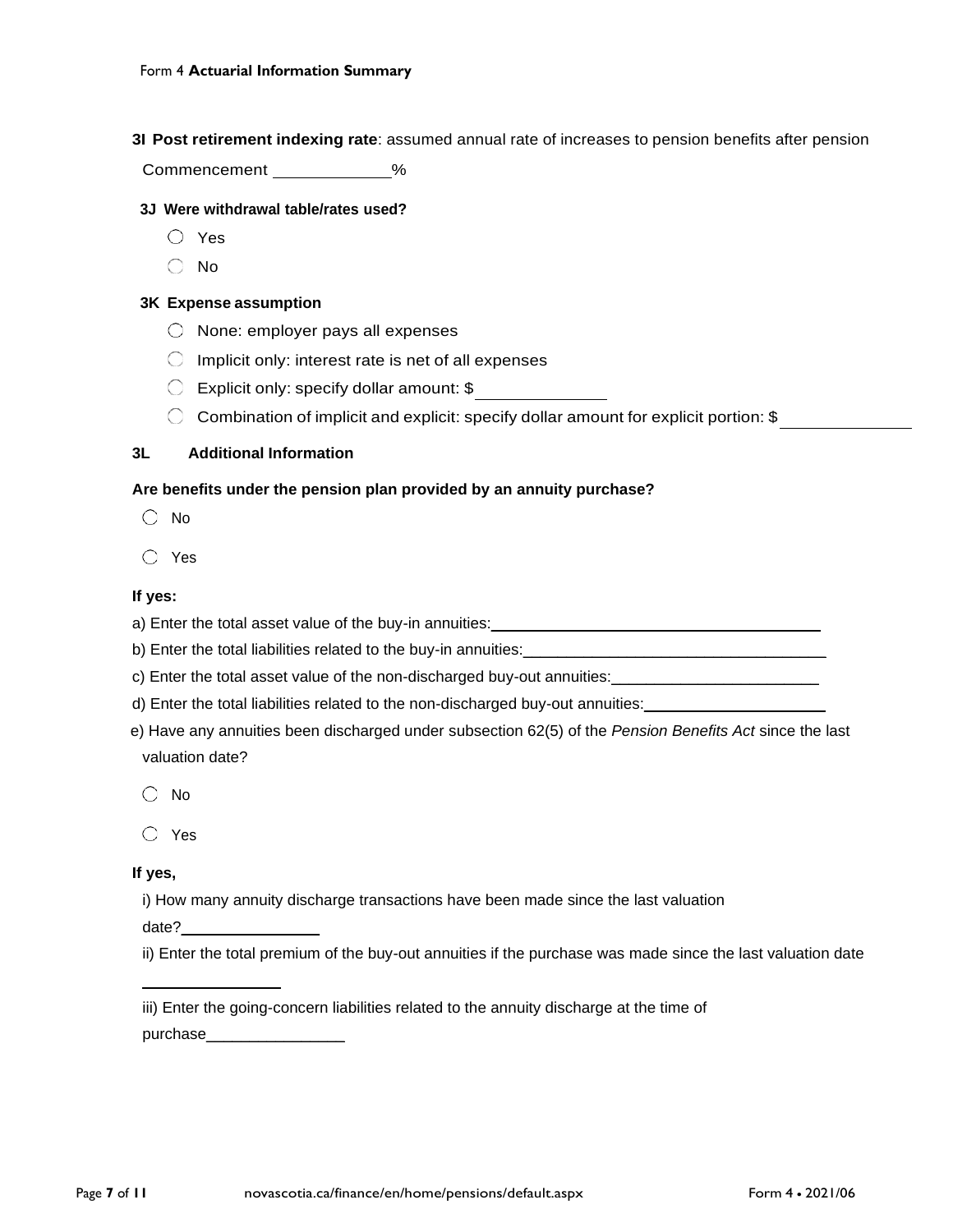# **4 Give solvency results**

**Note:** Plans that have been granted an exemption from making solvency payments must still perform and report the solvency deficiency calculations in **4A** below.

Designated plans for specified individuals must still perform and report the solvency deficiency calculations in 4A and show the estimated annual special payments required by the *Pension Benefits Act*and Regulations when those payments could be made in part or in full under the *Income Tax* Act.

#### **4A Total plan solvency calculations -** Complete this entire section

| a | Market value of Assets: including adjustment for<br>payablesand receivables excluding letters of credit | \$ |
|---|---------------------------------------------------------------------------------------------------------|----|
| b | Less assumed windup expenses                                                                            | \$ |
| c | Total solvency assets $(a - b)$                                                                         | \$ |
| d | Solvency asset adjustment                                                                               | S  |
| е | Solvency assets for calculating solvency deficiency $(c + d)$                                           | S. |
| f | Solvency liabilities plus solvency liability<br>adjustment                                              | \$ |
| g | Previous year credit balance (PYCB)                                                                     | \$ |
|   | <b>Solvency excess/(deficiency)</b> (e - $0.85 \times f - g$ )                                          | S  |

**Transfer ratio:** %

# **4C Solvency deficiencies existing at the valuation report date**

**Note:** If the plan has been granted an exemption from making solvency deficiency special payments, complete only the"Original date established" and "Remaining balance" columns.

| Original date<br>established<br>(yyyy/mm/dd) | Remaining<br>balance | Annual payment | Amortization end<br>(yyyy/mm/dd) |
|----------------------------------------------|----------------------|----------------|----------------------------------|
|                                              | \$                   | \$             |                                  |
|                                              | \$                   | \$             |                                  |
|                                              | \$                   | \$             |                                  |
|                                              | \$                   | \$             |                                  |
|                                              | \$                   | \$             |                                  |
| <b>Total</b>                                 | \$                   | \$             |                                  |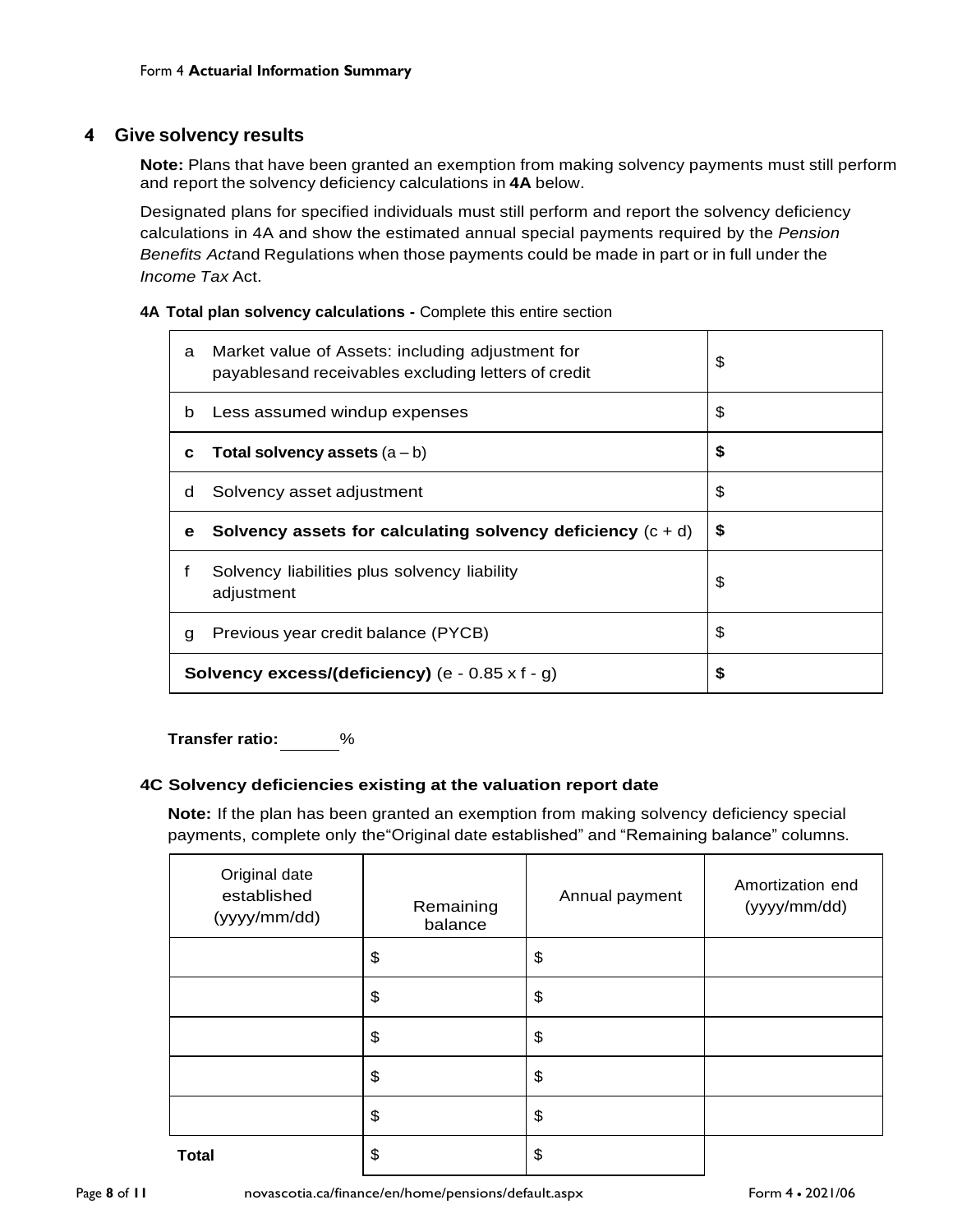#### Form 4 **Actuarial Information Summary**

|              |  | Enter the total value value of any solvency deficiency special payments that are guaranteed by letter(s) |  |
|--------------|--|----------------------------------------------------------------------------------------------------------|--|
| of credit \$ |  |                                                                                                          |  |

What is the expiry date(s) of the letter(s) of credit?

#### **Is this a solvency deficiency funding exempt plan?**

- No  $\bigcirc$ Yes
- 

# **4D Additional Information**

#### **Are benefits under the pension plan provided by an annuity purchase?**

 No ○ Yes

#### **If yes:**

a) Enter the total asset value of the buy-in annuities \_\_\_\_\_\_\_\_\_\_\_\_\_\_\_\_\_\_\_\_\_\_\_\_\_

b) Enter the total liabilities related to the buy-in annuities

c) Enter the total asset value of the non-discharged buy-out annuities \_\_\_\_\_\_\_\_\_

d) Enter the total liabilities related to the non-discharged buy-out annuities \_\_\_\_\_

e) If any annuities have been discharged under subsection 62(5) of the *Pension Benefit Act* since the last valuation date,

enter the solvency liabilities related to the discharge at the time of purchase\_\_\_\_

#### **Has a Reserve Account (established pursuant to Section 76A of the** *Pension Benefits Act***) been established?**

 No Yes

### **If yes:**

**What is the Balance in Reserve Account (established pursuant to Section 76A of the** *Pension Benefits Act***)?**   $\mathfrak s$ 

Is the Reserve Account being used for (check all that apply):

**Payments made in respect of a solvency deficiency**

**Contributions in respect of a provision for adverse deviations**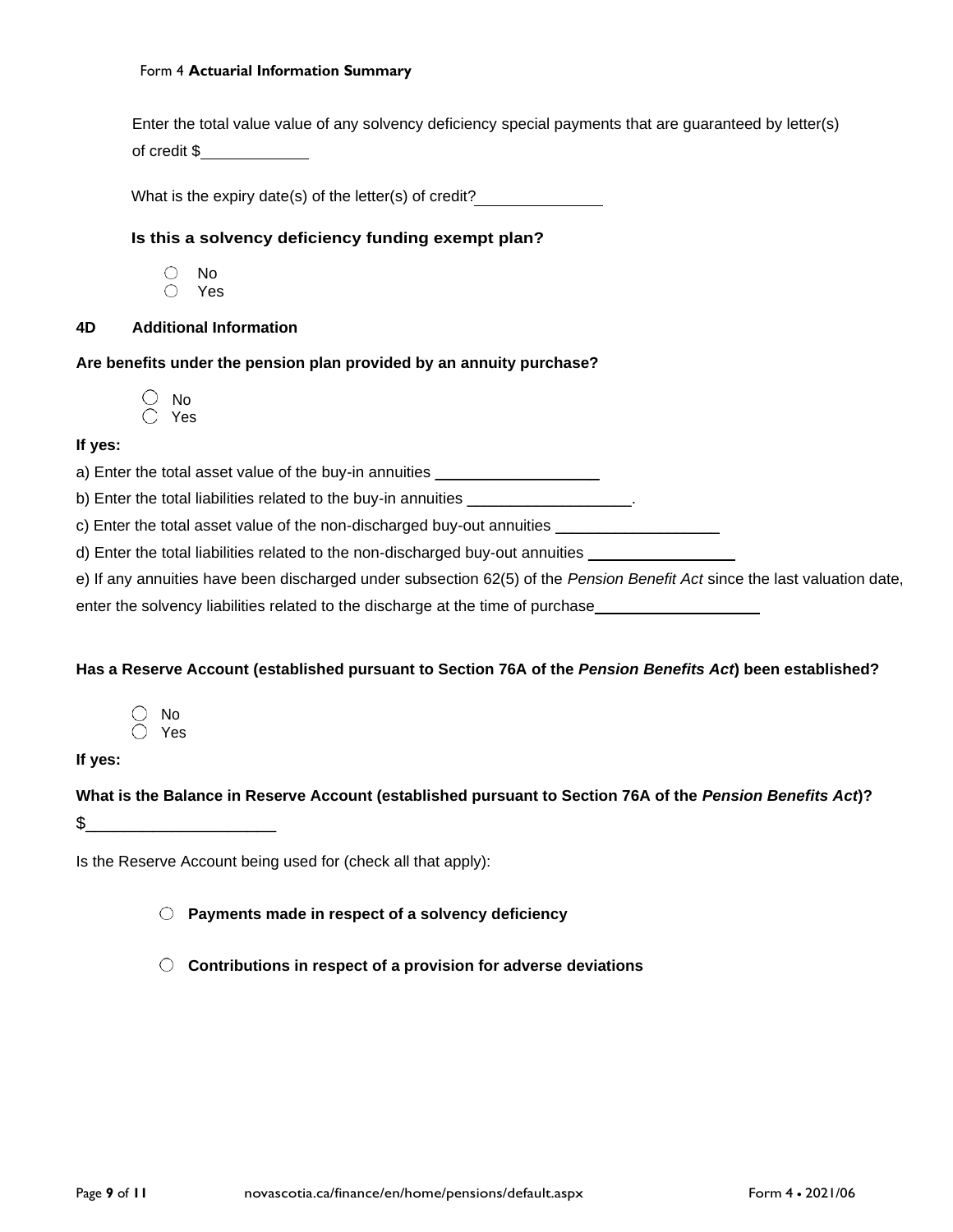# **5 Give actuarial opinion and sign the certification**

Based on the results of my actuarial review, I certify that, in my opinion, the estimated normal cost and special payments to be made to the plan during the period covered by this summary meet the minimum requirements of the Pension Benefits Act and Regulations. Future contribution levels may change as a result of future changes in the actuarial methods and assumptions, the membership data and the plan provisions, or future experience gains or losses resulting from emerging experience differing from the assumptions.

In my opinion and for the purpose of the actuarial review on which this summary is based, the data used is sufficient and reliable and the assumptions made and the methods employed are appropriate. This opinion has been given in accordance with accepted actuarial practice in Canada.

This summary has been prepared in accordance with the Pension Benefits Act and Regulations. It is not intended to satisfy the reporting requirements of valuations for funding purposes under either the Income Tax Act or the Practice Specific Standards for Pension Plans approved by the Canadian Institute of Actuaries.

#### **Is this a qualified opinion?**

- $\bigcirc$  No
- Yes

|  | If yes, give details: |
|--|-----------------------|
|  |                       |

| First name:                                                                 | Last name:<br><u> 1989 - Johann Stein, mars an de France</u>                                                                                                                                                                   |
|-----------------------------------------------------------------------------|--------------------------------------------------------------------------------------------------------------------------------------------------------------------------------------------------------------------------------|
| Position or title:                                                          | <u> 1989 - Johann Stoff, deutscher Stoff, der Stoff, der Stoff, der Stoff, der Stoff, der Stoff, der Stoff, der S</u>                                                                                                          |
|                                                                             | Company name: example and the set of the set of the set of the set of the set of the set of the set of the set of the set of the set of the set of the set of the set of the set of the set of the set of the set of the set o |
| Address:                                                                    | <u> 1989 - Johann Stoff, deutscher Stoffen und der Stoffen und der Stoffen und der Stoffen und der Stoffen und der</u>                                                                                                         |
| Postal code:                                                                | Phone number:                                                                                                                                                                                                                  |
| necessary:                                                                  | Note: If a second actuary has signed the valuation report, the following can be completed but is not                                                                                                                           |
|                                                                             |                                                                                                                                                                                                                                |
| Signature : <u>____________________________</u>                             |                                                                                                                                                                                                                                |
| First name:                                                                 | Last name:                                                                                                                                                                                                                     |
| <u> 1989 - Johann Stoff, fransk politik (d. 1989)</u><br>Position or title: | and the control of the control of the control of the control of the control of the control of the control of the                                                                                                               |
| Company name:                                                               |                                                                                                                                                                                                                                |
| Address:                                                                    |                                                                                                                                                                                                                                |

*This form is approved by the Superintendent of Pensions under the Pension Benefits Act.*